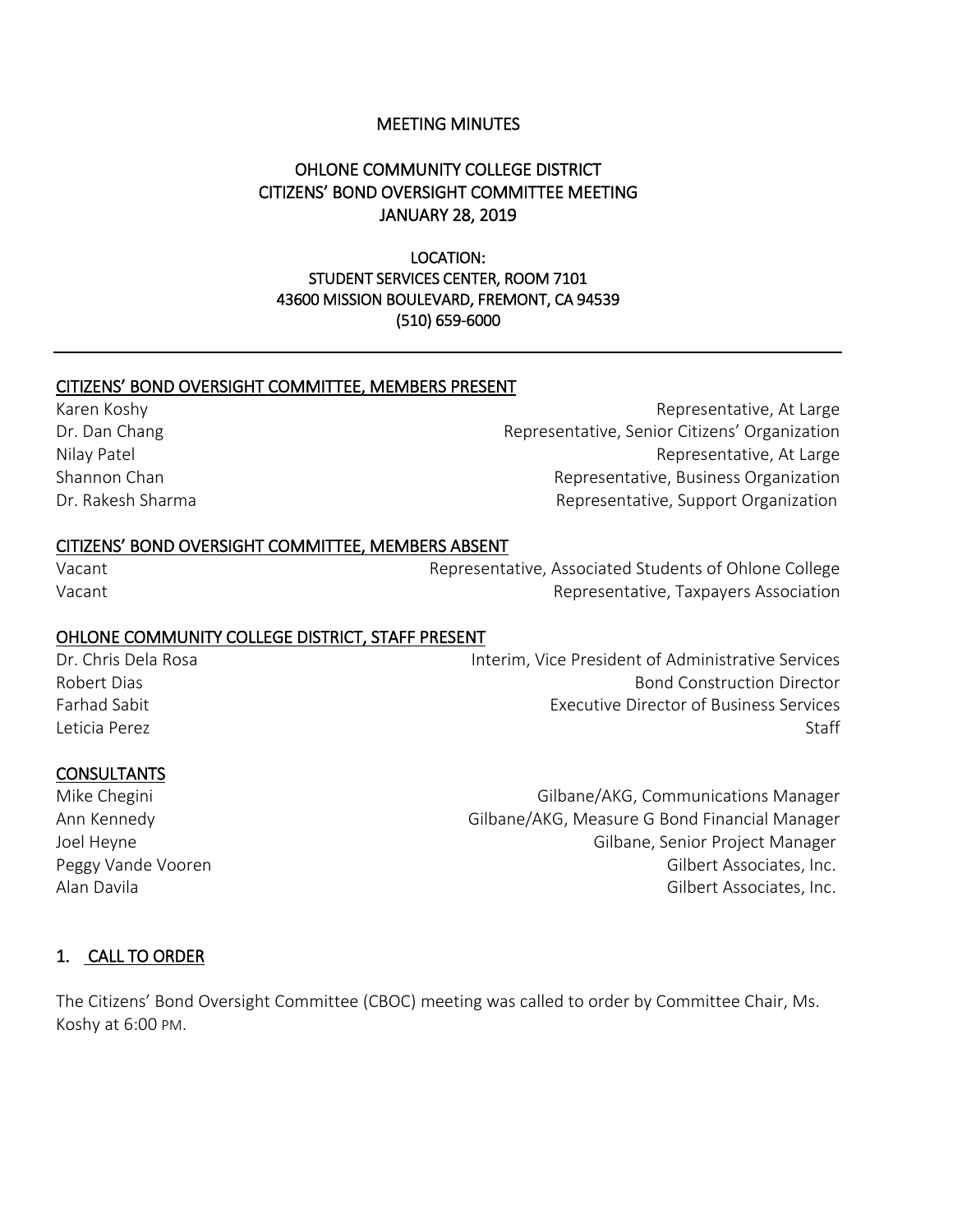CBOC Meeting January 28, 2019 Page **2** of **6**

## 2. WELCOME OF NEW MEMBER

Committee Chair, Ms. Koshy, introduced new CBOC member Shannon Chan, a small business owner and President Elect of the Fremont Rotary. Ms. Chan expressed excitement in having the opportunity to serve on the CBOC Committee.

## 3. APPROVAL OF AGENDA

A motion was made by Committee member, Dr. Sharma, to approve the agenda as presented. Committee Member, Mr. Patel, seconded the motion. The motion was unanimously carried by the Committee members present.

# 4. APPROVAL OF MINUTES

Committee Member, Dr. Sharma, made a motion to approve the minutes from the previous meeting that took place on June 18, 2018. Committee Member, Dr. Chang, seconded the motion. The motion was carried by a majority of Committee members present. Committee member, Ms. Chan abstained.

# 5. COMMITTEE MEMBERS ATTENDANCE REPORT

Committee Chair, Ms. Koshy, presented the attendance report to the Committee. The Committee expressed no concerns or changes.

# 6. ELECTION OF CHAIR AND VICE-CHAIR

Committee member, Dr. Chang, made the motion to nominate Ms. Koshy as Chair. Committee Chair, Ms. Koshy, nominated Dr. Chang as Vice-Chair. Committee member, Dr. Sharma, made a motion to approve the nominations. The motion was seconded by Committee member, Mr. Patel. The motion was unanimously carried by all Committee members present.

# 7. COMMUNICATIONS FROM COMMITTEE MEMBERS

There were no communications from Committee members.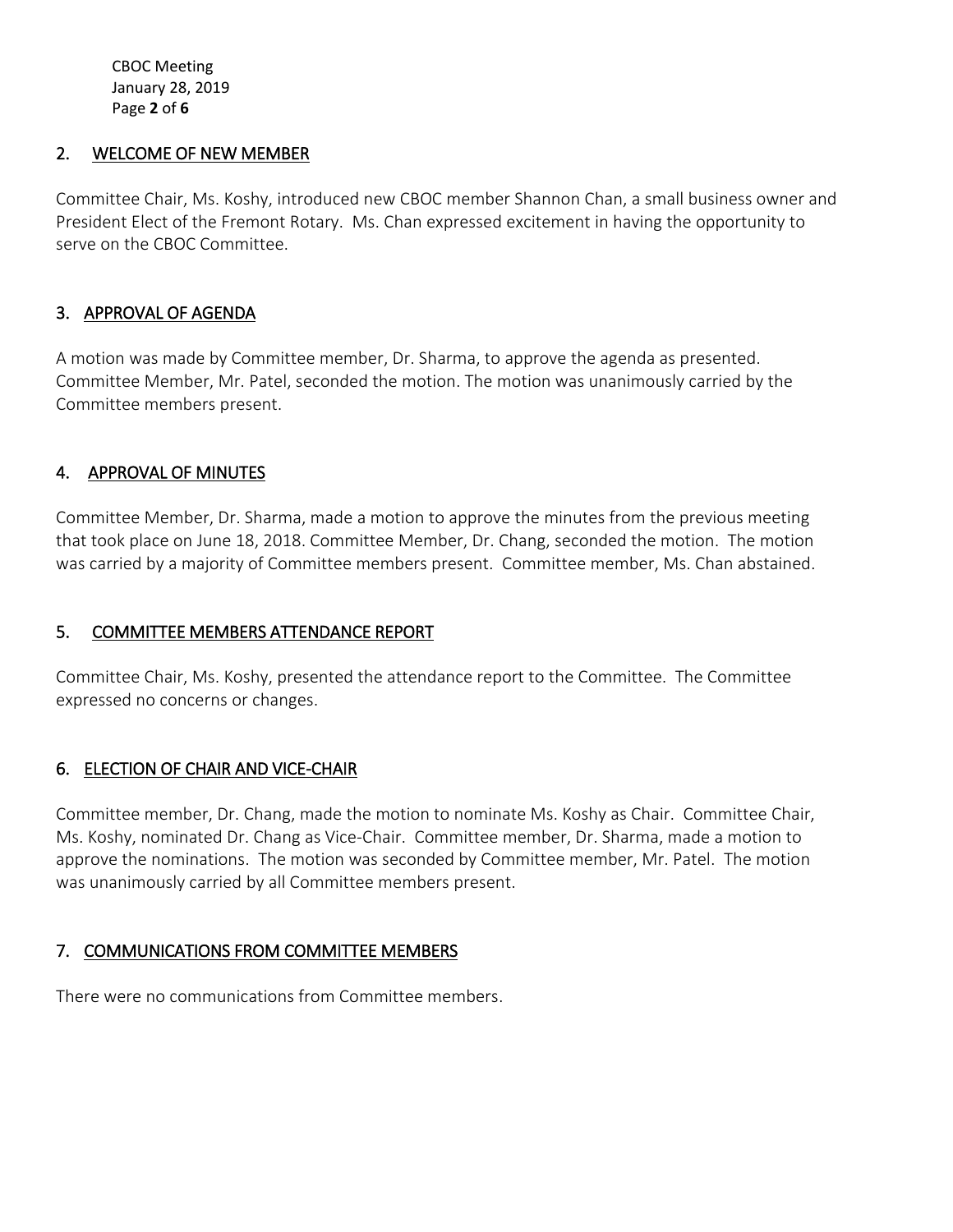CBOC Meeting January 28, 2019 Page **3** of **6**

# 8. COMMUNICATIONS FROM STAFF

Dr. Dela Rosa presented a video of Dr. Browning's State of the College address that provided information about Measure G. A link to the script of this video may be found on the Bond website.

Committee members viewed a time-lapse video about the Academic Core Project. A link to this video may be found on the Bond website. Dr. Dela Rosa also presented information about Ohlone's Frontage Property project. The College is expected to lose State funding of approximately \$5.4M starting in 2021. This project will provide a steady income stream for the College. This additional revenue will assist in stabilizing our budget and to continue to provide services to our students. Anyone who would like to support the College's efforts was encouraged to contact him.

Committee member, Dr. Sharma suggested this Committee be added to the State of the College address invite list.

## 9. COMMUNICATIONS FROM THE PUBLIC

There were no communications from the public.

### 10. UPDATE ON MEMBERSHIP

Dr. Dela Rosa provided a brief update on recruitment, indicating that the Committee, after today, will have two vacancies. He informed the Committee that a Student representative will be appointed soon. We will continue recruitment efforts for the Taxpayers Association representative.

### 11. REVIEW OF ANNUAL FINANCIAL & PERFORMANCE AUDITS

Mr. Sabit introduced Peggy Vande Vooren and Alan Davila from the firm Gilbert Associates, Inc. who presented the Measure G Financial and Performance Audit Reports. This is the firm's third year with the District; they presented the 2017-2018 Audit Reports to the Board of Trustees in December of 2018. There were no findings. The audit opinions were clean; no issues or concerns came to our attention.

*Dr. Sharma*: *You say that you checked that no compensation was given to the college?*

*Ms. Vande Vooren: It is in there under performance audit on page 3; we verified that it was not used for administrative costs.*

*Ms. Chan: Ann provided me with information about this, as I had the same question as well.*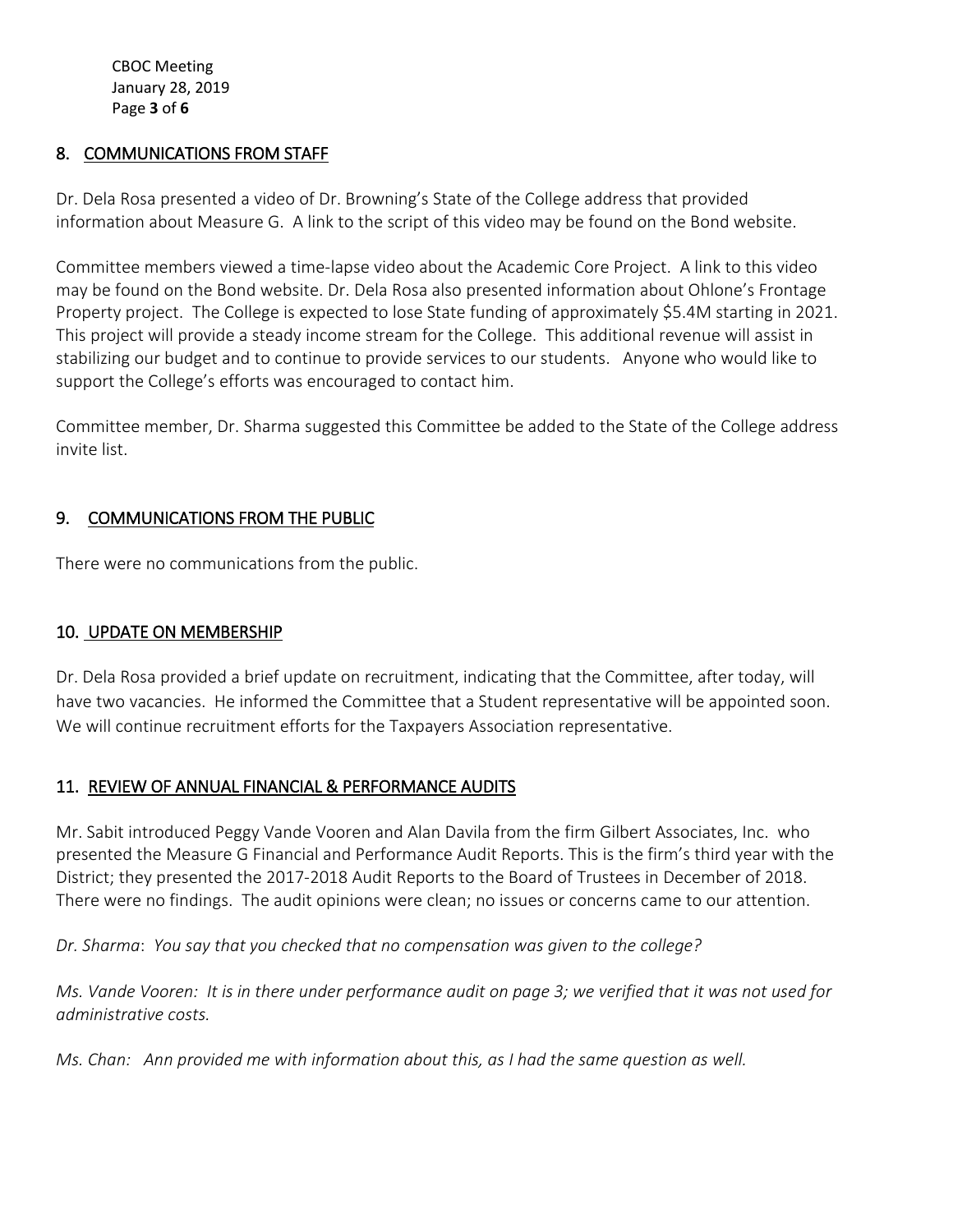#### CBOC Meeting January 28, 2019 Page **4** of **6**

*Dr. Chang: On page 5 of the packet, there is a confusion on Series A. Was it in 2010 or 2011?* 

*Ms. Vande Vooren: I do not know if it is based on passage of bond, we will double check that for you; we do the same practice in the State auditor's report.* 

*Ms. Kennedy: Yes, the bond election was in 2010, then the bond series was issued in 2011.* 

For additional information please see the FY1718 Measure G Financial and Performance Audit reports.

# 12. REVIEW AND APPROVAL OF THE FY2017-2018 ANNUAL REPORT

Mr. Chegini presented the Fiscal Year 2017-2018 Annual Report on Measure G. You will find the Committee Chair letter, Bylaws, and Master Plans on the Bond website. Expenditures and budgets are listed by category as well as construction contingencies. The format is the same as in previous years; pie graphs change to reflect fiscal year budgets and expenditures. There is also a featured projects section. Once the report is finalized, we will have a print friendly version. The Annual Report will be presented to the Board of Trustees on 2/13/19 by the Committee Chair. There were no questions or edits.

Committee member, Dr. Sharma, made the motion accept the FY2017-2018 Annual Report. Motion was seconded by Committee member, Mr. Patel. The motion was unanimously carried by all Committee members present.

# 13. MEASURE G FINANCIAL UPDATE

Ms. Kennedy presented the Measure G financial update. Unallocated fund earnings and unallocated endowment is listed on page 31.

*Dr. Sharma: Who decides 5% for Furniture and Equipment?* 

*Ms. Kennedy: It was built into the budgets at the very beginning.* 

*Dr. Sharma: It's not enough to do this.* 

*Ms. Kennedy: Its budget is 5% overall.* 

*Dr. Dela Rosa: We received funding from a donation, specifically for FF&E that we can use for the ACB.* 

*Dr. Sharma: Logistically, was this part of the bond language, only 5% can be spent?*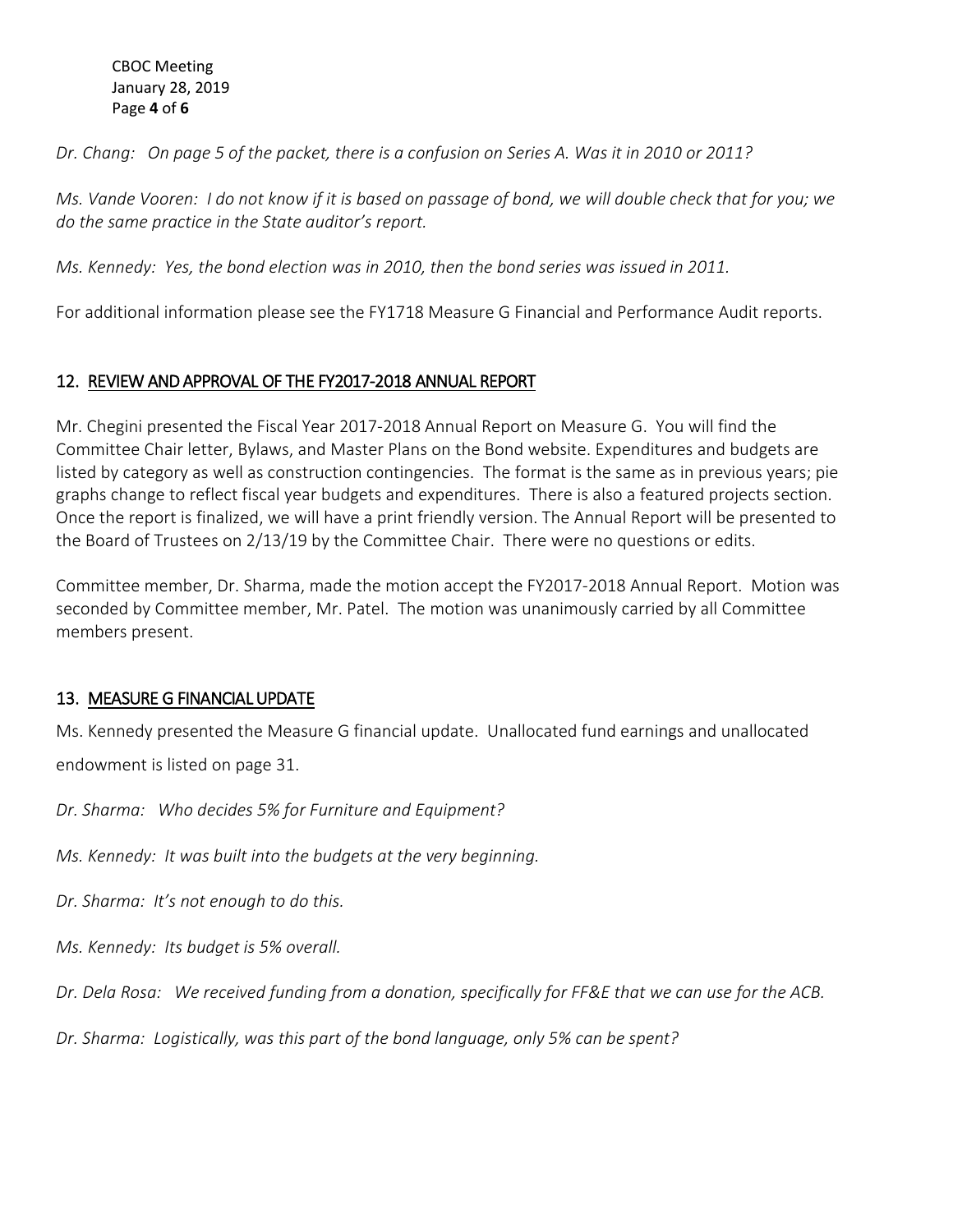### CBOC Meeting January 28, 2019 Page **5** of **6**

*Ms. Kennedy: Bond language does not limit the amount; it was budgeted by leadership through process at the original bond planning meeting.* 

*Dr. Sharma: We are lucky to have this donation. If we didn't have that \$10M, would we be able to provide enough furniture and equipment with only 5%?*

*Ms. Kennedy: The budget for FF&E has been consistent, but technology needs continue to grow while State funding for technology continues to be reduced.*

Committee member, Dr. Sharma, made the motion to accept the Measure G Financial Report. The motion was seconded by Committee member, Mr. Patel. The motion was unanimously carried by all Committee members present.

Ms. Kennedy provided information on the Bond List Revision. She explained that when the District needs to make changes, it submits a bond list revision request to the Board of Trustees. For example, in your packet on page 35, a Board item that was taken to the Board for approval on 11/14/2018 requested for shifting of budget and additional back up information was provided. In the bond list revision summary, it shows funds moved to provide resources to ACB and to the Athletic Fields project.

*Dr. Sharma: Green means adding budget and red removing budget? The money is there, they are just moving it around?* 

*Ms. Kennedy: Yes, some projects had savings upon completion which was transferred to other projects, or there might be scope changes or additional budget needs. For example, on page 40, under the proposed revision column, interest earned is allocated to the Athletic Fields project, which had a scope change to include lighting.* 

*Ms. Kennedy: There is a timing issue in the reporting tonight: the audits represent FY 2017-2018 Quarter 4, the financial reports represent FY 2018-2019 Quarter 1, and the bond list revision took place in FY 2018-2019 Quarter 2.* 

*Mr. Patel: On page 36, Bird (Swallow) Environmental Alternatives project, what is that?*

*Mr. Heyne: This is for the mitigation of nesting swallows. If they are nesting, we can't do construction; in order to control that we put up netting so they do not come back in the spring. This way we can finish our projects.* 

*Ms. Chan: This is temporary?*

*Ms. Kennedy: It is directly related to the construction so the bond can pay for this.*